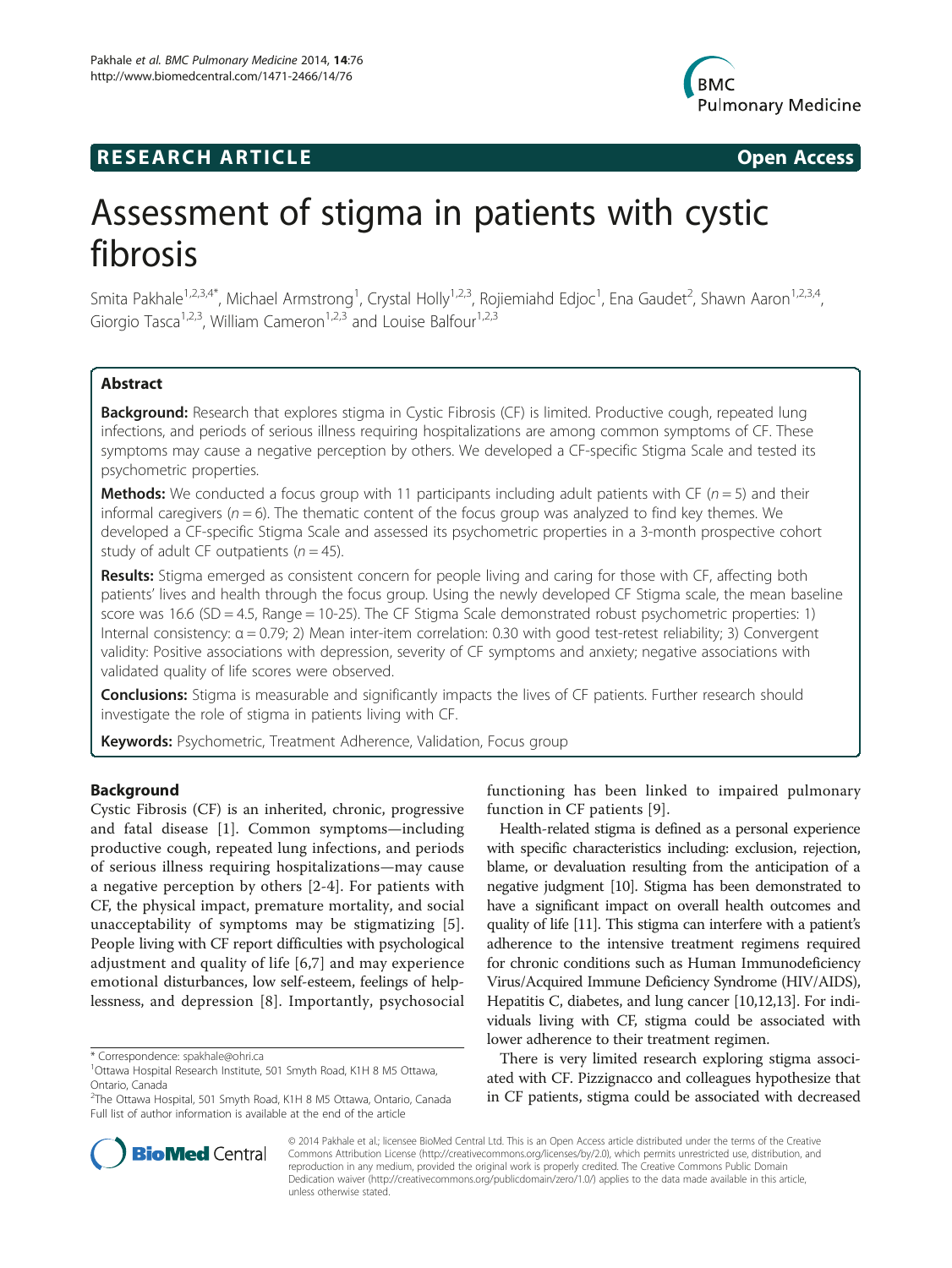social contact, impaired relationships, and worsening of disease related to decreased morale and this could lead to a deterioration in lung function, weight and physical function [[14](#page-5-0)]. The current study was designed to investigate the relationship between stigma and CF. The objectives of this study were: 1) to explore if CF patients experience stigma, 2) to develop/adapt a scale to measure stigma in CF, and 3) to assess the adapted stigma scale's psychometric properties in a prospective, cross-sectional cohort of adult CF patients. We hypothesized that CF patients will experience significant health-related stigma measurable by a CF stigma scale.

# Methods

This study is a part of a larger project entitled, "The Ottawa Cystic Fibrosis Treatment Knowledge and Adherence Program". We employed a mixed-method design with two phases: A qualitative phase to better understand the experience of individuals living with CF and a quantitative phase to measure stigma in individuals living with CF and to test the psychometric properties of the scale.

All study procedures (qualitative and quantitative phase) were approved by the Research Ethics Board of the Ottawa Hospital Research Institute, Ottawa, Canada. Written informed consent was obtained from all study participants.

# Qualitative phase

# Focus group

A semi-structured, two-hour focus group was conducted with 11 adults (5 individuals living with CF and their caregivers) as part of a larger program of research investigating people caring for and living with CF. The focus group size was selected such that it was large enough to gain a variety of perspectives and small enough not to become disorderly or fragmented. This focus group obtained accounts of their experience with daily challenges, stigma, and managing and maintaining adherence to their complex treatment regimen. We used open-ended questions related to broad categories based on our clinical knowledge and experience to generate data based on the synergy of the group interaction. Importantly, the participants did not know each other, thus encouraging more honest and spontaneous expression of views and a wider range of responses. Data were audiotape recorded, transcribed verbatim, and analyzed using Thematic Analysis as outlined by Braun & Clarke, 2006 [[15\]](#page-5-0). Thematic Analysis included identifying, analyzing and reporting patterns (themes) within data in order to minimally organize and describe our dataset in greater detail. We ensured that the themes were coherent, consistent and distinctive. Themes were then analyzed not just describing but balancing between analytic narrative and extracts.

# Sample size and demographics of focus group participants

Of the 5 participants with CF, 2 were female; all were Caucasian with post-secondary education and aged 23 to 56 years. Three were employed full time, one part-time, and the other was on disability. Five of the six caregivers provided demographic data. They were all female, aged 24 to 55 years, with post-secondary education. We strictly followed the infection control procedures suggested by the Canadian Cystic Fibrosis Foundation during the focus group meeting [[16](#page-5-0)].

# Results

Preliminary themes identified from the focus group included: 1) integrating demands from social, occupational, and family responsibilities, 2) factors that improve or impede adherence (e.g. lifestyle, social support, personality style, work), 3) disclosure of CF, 4) navigating the health care system (e.g. drug insurance, transitioning through health care providers, fertility treatments), and 5) lack of knowledge about CF in the general public (e.g. stigma). Stigma emerged as a consistent concern during the focus group discussion. Most CF patients in the group noted that CF symptoms (e.g. coughing) negatively affected the general public's reactions. Misconceptions about CF (e.g. increased lifespan expectations of CF patients in recent years), lack of awareness (e.g. school's negative view of high calorie lunches) and extreme reactions (e.g. sent home from school for CF cough) were common.

The qualitative phase of the study highlighted the importance of stigma in individuals living with CF. A literature review revealed no scales to measure CF-specific stigma. As such, we adapted questions (with permission) from a well-validated scale, originally designed for HIV patients [[17](#page-5-0)]. Participants also completed a CF symptom scale (Pakhale et al., unpublished work).

# The adapted CF stigma scale

We preserved the original format of the HIV brief stigma scale [[18\]](#page-5-0) owing to its well tested psychometric properties. The wide ranges of stigma beliefs measured by the HIV stigma scale are derived from stigmatization theory. Item responses ("strongly disagree" to "strongly agree") are recorded on a 4-point Likert scale, with higher agreement reflecting endorsement of stigma. Theoretical scores range from 10 to 40. High internal consistency for the subscales, ranging between 0.72 and 0.84, is established [[18](#page-5-0)]. All the HIV items were retained for the CF scale, with the term 'CF'substituted for 'HIV' (e.g. "I have been hurt by how people reacted to learning I have HIV" to "I have been hurt by how people reacted to learning I have CF"). Each question in the 10-item scale falls into 1 of 4 domains: Personalized stigma, Disclosure, Public attitudes and Negative self-image.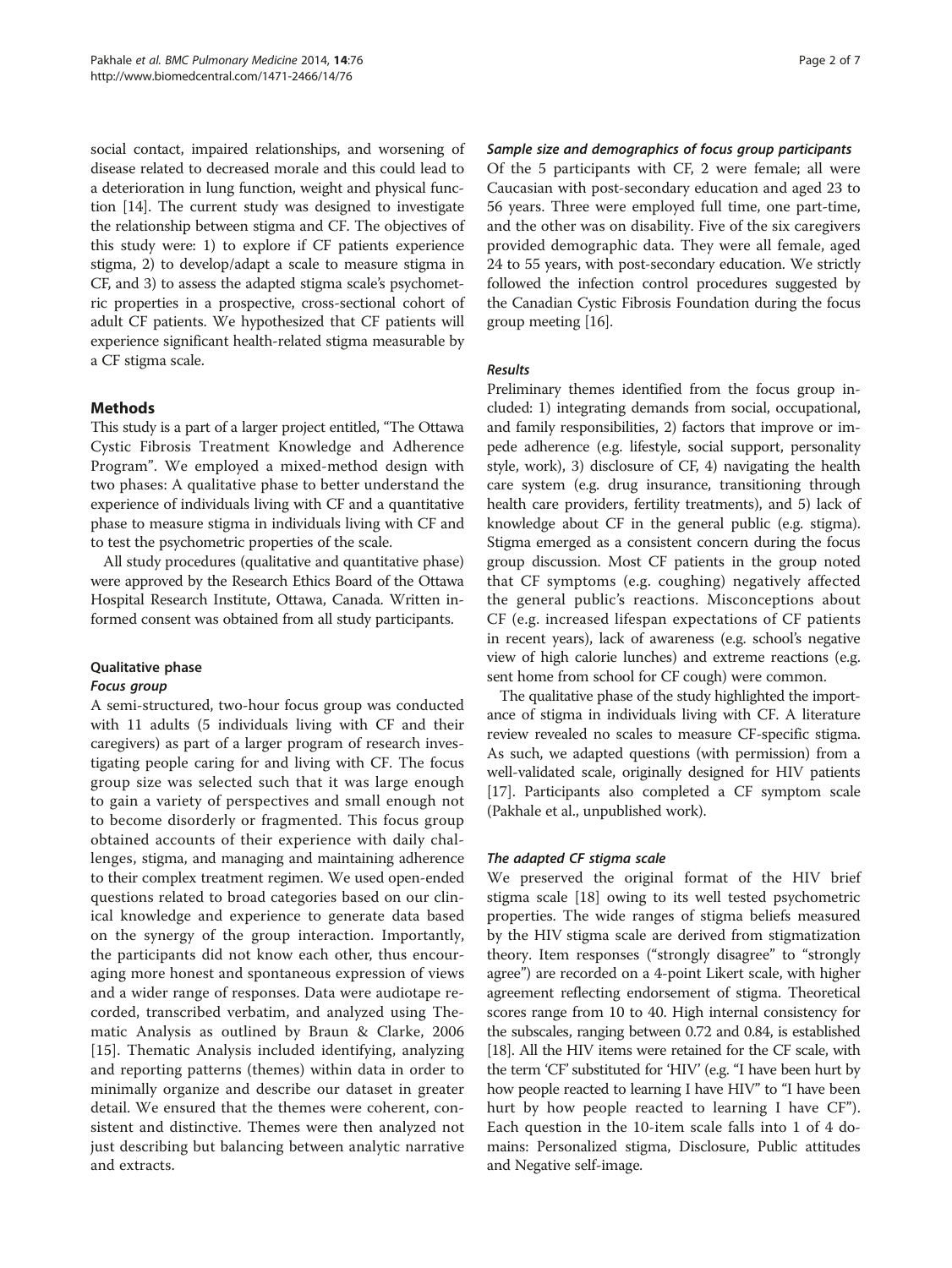# Quantitative phase

# Methods

We conducted an observational cohort study at a multidisciplinary adult CF outpatient clinic in Ottawa, Canada. Participants living with CF were eligible if they were 18 years of age or older, expected to continue receiving care at the CF clinic for the duration of the study (1 year), were English speaking and were willing and able to complete study questionnaires. Participants were excluded if they had an expected survival of  $< 1$  year as per CF treatment guidelines or were lung transplant recipients. A psychological questionnaire package was administered to participants during a regular clinic visit and a follow-up was conducted at 3 months.

# Sample size and demographics of prospective cross-sectional study

We approached 52 eligible participants; of these, 87%  $(n = 45)$  agreed to participate in the study. Baseline characteristics of the 45 study participants are presented in Table 1.

# Recruitment and study questionnaires

The psychological questionnaire package included the following validated measures:

The Short Form  $(SF)$  -12v2 [[19\]](#page-5-0). The SF12v2 is a well validated self-report measure of quality of life (QoL). It consists of 12-items that ask patients to rate their current mental and physical health functioning in the past 4 weeks on 5-point scales (e.g. "all of the time" to "none of the time" and "excellent" to "poor"). Higher scores indicate greater level of QoL. The SF-12v2 has been found to have good internal consistency with reliability coefficients in the ranges of 0.82 to 0.87 for the PCS and 0.70 to 0.84 for the MCS in samples of people living with chronic illnesses (e.g. diabetes, congestive heart failure) [[19](#page-5-0)].

The CF-specific Quality of Life Questionnaire (CF-specific QoL) [\[20](#page-5-0)]. The CF QoL is a 52-item self-report measure that assesses both physical and mental health as well as activities of daily living affected by CF over the past 2 weeks on a 6-point scale ("never" to "all of the time").

The Centre for Epidemiologic Studies Depression (CES-D) [[21](#page-5-0)]. The CES-D is a well-validated and widely used 20-item self-report measure that asks participants to rate the frequency with which they have experienced symptoms of depression over the past week ranging from "never" to "almost every day" (e.g. "I felt that everything I did was an effort").

The Generalized Anxiety Disorder Questionnaire (GAD) -7 [[22\]](#page-5-0). The GAD is a 7-item validated measure used to assess anxiety in the past two weeks.

| - | rage |  | ΩE |  |
|---|------|--|----|--|
|---|------|--|----|--|

## Table 1 Study cohort characteristics

| Variable                 | Total CF cohort $N = 45$ (%) |
|--------------------------|------------------------------|
| Age (mean $\pm$ SD)      | $30.73 \pm 10.80$            |
| Sex                      |                              |
| Female                   | 19 (42.2)                    |
| Ethnicity                |                              |
| Caucasian                | 42 (93.3)                    |
| Other                    | 3(6.7)                       |
| Education                |                              |
| Secondary                | 9(20.0)                      |
| Some university/college  | 10(22.2)                     |
| University or more       | 26 (57.8)                    |
| Employment status        |                              |
| Full-time                | 22 (48.9)                    |
| Part-time                | 5(11.1)                      |
| Disability               | 7(15.6)                      |
| Unemployed/Retired/Other | 11(24.4)                     |
| Drug insurance coverage  |                              |
| Public                   | 15(33.3)                     |
| Private                  | 22 (55.0)                    |
| None or missing          | 8(11.7)                      |
| Living status            |                              |
| Alone                    | 6(13.3)                      |
| Parents/family           | 15(33.3)                     |
| Spouse/partner           | 20 (44.4)                    |
| Roommate                 | 4(8.9)                       |
| Relationship status      |                              |
| Single                   | 17 (37.8)                    |
| Married/Steady partner   | 27(60)                       |
| Divorced                 | 1(2.2)                       |

# Statistical analysis

Analyses were conducted using the Statistical Package for Social Sciences (SPSS) software (v18). Data were screened and statistical assumptions evaluated [\[23\]](#page-5-0). We did not impute missing data; complete case analysis was performed. Statistical significance was set at  $p = 0.05$ (two-tailed) for all analyses. Mean and standard deviation (SD) of CF stigma scores were assessed at baseline and at 3 months. Psychometric properties of the CF Stigma Scale were analyzed using the baseline and 3 month data. We evaluated face and content validity, test-retest reliability and convergent validity. Two types of reliability were estimated on the total score and subscales: Internal consistency using Cronbach's alpha coefficients and test-retest reliability [[24\]](#page-5-0). The latter was calculated by comparing the consistency of scoring of the new CF Stigma Scale administered on two occasions (baseline and at 3 months) using a paired samples t-test and Pearson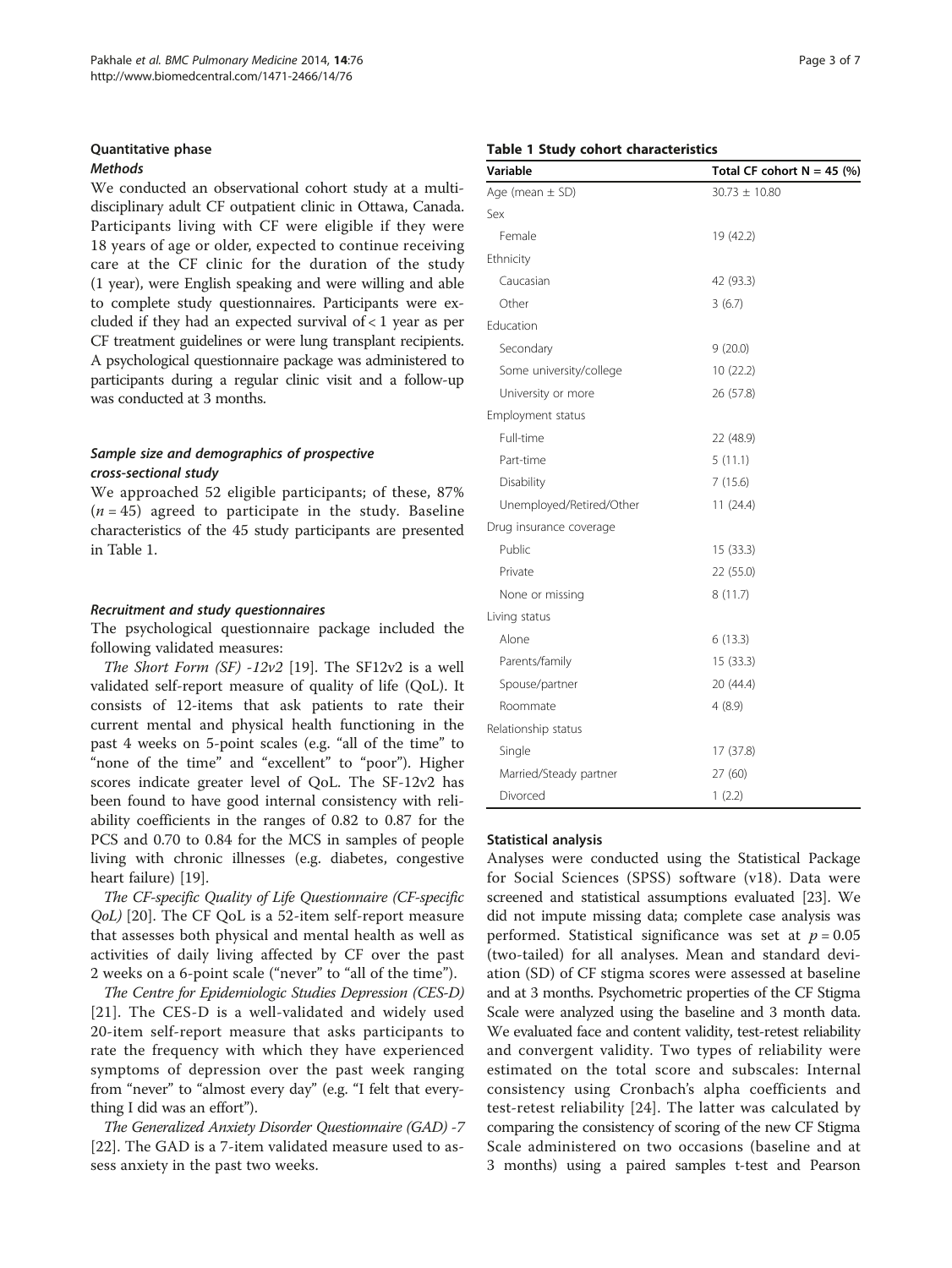#### Table 2 The I

| Table 2 The baseline CF stigma scale scores              |                         |                |             |                      |
|----------------------------------------------------------|-------------------------|----------------|-------------|----------------------|
|                                                          | Strongly disagree $= 1$ | Disagree $= 2$ | Agree $=$ 3 | Strongly agree $=$ 4 |
| $N = 45$                                                 | N(96)                   | N(96)          | N(96)       | N(%)                 |
| 1. I am very careful who I tell that I have CF           | 6(13.3)                 | 17 (37.8)      | 10(22.2)    | 1(24.4)              |
| 3. Having CF makes me feel unclean                       | 30(66.7)                | 7(15.6)        | 6(13.3)     | 1(2.2)               |
| 4. Having CF makes me feel that I'm a bad person         | 37 (82.2)               | 6(13.3)        | 1(2.2)      | $\sim$               |
| 5. Most people think that a person with CF is disgusting | 25(55.6)                | 13 (28.9)      | 6(13.3)     | $\sim$               |

6. Most people with CF are rejected when others find out 23 (51.1) 19 (42.2) 2 (4.4) -

7. I have been hurt by how people reacted to learning I have CF 22 (48.9) 11 (24.4) 2 (4.4) 1 (2.2)

10. I worry that people who know I have CF will tell others 23 (51.1) 15 (33.3) 4 (8.9) 2 (4.4)

Note: Higher agreement reflects higher stigma experienced by patient.

8. I have stopped socializing with some people because of their

reactions to my having CF

correlations. Based on the observed relationships between CF symptoms and quality of life, we conducted post-hoc tests that consisted of a mediational model hypothesizing that experiencing more symptoms leads to a reduced quality of life because of the simultaneous experience of stigma associated with CF symptoms. Due to the relatively small sample size of this study, we used bootstrapping (1000 resamples) to reliably estimate indirect effects, and avoid concerns regarding requisite assumptions for common parametric tests such as regression. The Preacher and Hayes SPSS Macro for Simple Mediation was used for this analysis [[25](#page-5-0)]. A student t-test was performed to compare the stigma scale scores in our adapted CF Stigma Scale to the HIV Stigma Scale scores published by Logie and colleagues [[26\]](#page-6-0).

## Results

The CF Stigma Scale scores are depicted in Table 2. Mean CF stigma scores were  $16.6$  (SD = 4.5, Range =  $10-25$ ) at baseline and  $16.9$  (SD = 5.1, Range =  $10-28$ ) at follow-up. The CF Stigma Scale exhibited promising psychometric properties including very good test-retest reliability over a 3 month period and excellent construct validity (Table 3). No items demonstrated ceiling effects, and a satisfactory range and distribution of item responses was observed. In terms of reliability (Table 3), the CF Stigma Scale demonstrated adequate internal consistency, with a coefficient alpha of 0.79, and a mean inter-item correlation of 0.30 ( $n = 44$ ). Three month test-retest correlations ( $n = 35$ ) were good ( $r = 0.780$ ,  $p < 0.001$ ). A paired sample t-test revealed there were no significant differences between responses to items at study baseline  $(M = 16.6 \pm 4.5)$  and at time two  $(M = 16.9 \pm 5.1)$ ,  $t(33) = -1.065$ ,  $p = 0.30$ ). There was evidence of strong convergent validity (Table 3). The CF Stigma Scale scores correlated positively with symptoms of depression ( $n = 44$ ,  $r = 0.529$ ,  $p < 0.001$ ), generalized anxiety ( $n = 39$ ,  $r = 0.371$ ,  $p = 0.014$ ), and the severity of CF symptoms ( $n = 44$ ,  $r = 0.479$ ,  $p = 0.001$ ). The CF Stigma Scale score was negatively correlated with

generic quality of life scores ( $n = 44$ ,  $r = -0.454$ ,  $p = 0.002$ ) and CF-specific quality of life scores ( $n = 39$ ,  $r = -0.645$ ,  $p < 0.001$ ).

# Post hoc tests: stigma as a mediator of symptoms and quality of life

23 (51.1) 13 (28.9) 7 (15.6)

Based on the observed relationships between CF Stigma Scale scores, CF symptom scale scores, and quality of life, we created a model to test the hypothesis that increases in severity of CF symptoms are associated with decreased quality of life and this is mediated by the stigma experience in CF patients (Figure [1\)](#page-4-0). We observed a significant positive relationship between reported symptoms as measured by the CF symptom scale, and experienced stigma, as assessed by the CF Stigma Scale ( $p = 0.003$ ); a

|              | Table 3 Psychometric properties of the newly adapted |  |  |
|--------------|------------------------------------------------------|--|--|
| stigma scale |                                                      |  |  |

| Validity                                              | <b>Correlations</b>                  |           |         |
|-------------------------------------------------------|--------------------------------------|-----------|---------|
| CES-D $(n, r, p-value)$                               | $n = 44$ , $r = 0.529$ , $p < .001$  |           |         |
| GAD-7 $(n, r, p-value)$                               | $n = 39$ , $r = 0.371$ , $p = 0.014$ |           |         |
| CF symptom $(n, r, p-value)$                          | $n = 44$ , $r = 0.479$ , $p = .001$  |           |         |
| SF-12 $(n, r, p-value)$                               | $n = 44$ , $r = -454$ , $p = .002$   |           |         |
| CF-specific QOL<br>$(n, r, p-value)$                  | $n = 39$ , $r = -.645$ , $p < .001$  |           |         |
| Reliability                                           |                                      |           |         |
| Internal consistency (α)                              | 0.79                                 |           |         |
| Mean Inter-item correlation<br>(mean, N)              | 0.30(44)                             |           |         |
| Three month test-retest<br>$(r, p-value)$             | $r = 0.78$ ; p $< .001$              |           |         |
|                                                       | Baseline                             | Follow-up | p-value |
| Mean differences between<br>response items (mean, SD) | 16.6(4.5)                            | 16.9(5.1) | 0.3     |

Center for Epidemiologic Study-Depression scale (CES-D). Cystic Fibrosis symptom scale (CF symptom). General Anxiety Disorder −7 scale (GAD-7). Short Form (SF)-12.

Cystic Fibrosis-specific Quality of Life (CF-specific QOL).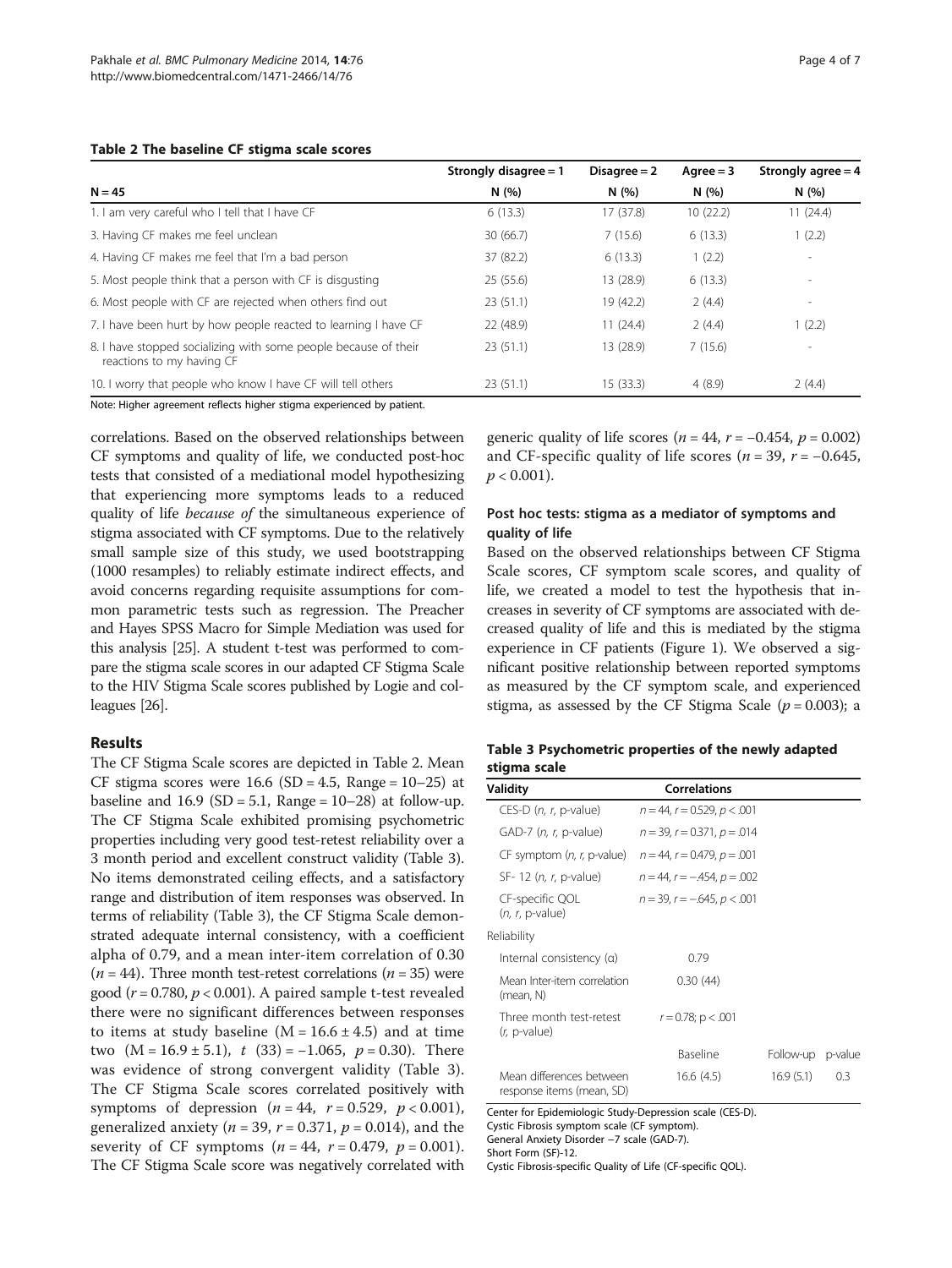<span id="page-4-0"></span>

significant negative relationship between symptoms and quality of life  $(p < 0.001)$ ; and a significant negative relationship between CF stigma and quality of life ( $p < 0.001$ ). Although the relationship between symptoms and quality of life remained significant ( $p < 0.001$ ), accounting for the effects of stigma reduced the magnitude of this relationship. This result indicated partial mediation, whereby the effect of stigma accounted for some, but not all of the variability in quality of life due to experienced symptoms.  $(p = 0.0161)$ . We employed bootstrapping (1000 resamples) owing to the small sample and confirmed a significant effect of mediation (M =  $-0.26$ , SE = 0.11, 95% CI  $-0.51$ to −0.08). As Figure 1 illustrates, the unstandardized regression coefficient between CF symptoms and quality of life decreased when controlling for stigma.

## **Discussion**

Stigma is emerging as an important variable to be considered when working with individuals living with CF. Complex ongoing care, lifelong symptoms, and the inheritable nature of the disease leave adults living with CF vulnerable to the effects of stigma surrounding their disease. This is the first study to investigate stigma in CF and we provide a psychometrically sound tool for evaluating this. Using a mixed-methods design, we demonstrated that quality of life is significantly impacted by patients' experienced symptoms as a result of their experienced stigma. Comparing our results to Logie and colleagues, [[26\]](#page-6-0) we can see that the mean stigma scores in the CF population for the domains of Disclosures and Public attitudes were similar to those for the HIV population (Table 4).

Although our study sample is representative of Canadian adults living with CF, this study was conducted in a single center with a limited number of patients. A multi-center study with patients from different age groups, cultures, ethnicities, occupations, incomes, and educational backgrounds is required to further explore stigma and its impact on those living with CF.

This sample was composed primarily of Caucasian participants (93%) with moderate to high socio-economic status (50% of participants had a household income of ≥ \$61,000). Quittner et al. found [[27](#page-6-0)] that CF patients with lower socio-economic status and minority populations experience worse quality of life. Vulnerable population groups might be at a greater risk of experiencing stigma, which in turn may impact their adherence to treatment, health status, and longevity. There is also the question of generalizability of our results to all CF patients. For instance, we did not include patients under the age of 18. It is possible that CF stigma could differ depending on age group (e.g. teenage CF patients may experience more stigma than adults). A validated CF Stigma Scale for use among youth could be a valuable tool for health

Table 4 Comparison of mean CF scores with mean HIV scores

| <b>Domains</b>                   | CF population $N = 45$ (mean, SD) | HIV population $N = 173$ (mean, SD) | p-value |
|----------------------------------|-----------------------------------|-------------------------------------|---------|
| Overall                          | 16.6(4.5)                         | 35.3(7.8)                           | < 0.001 |
| Sub scales                       |                                   |                                     |         |
| Personalized stigma*             | 1.6(1.4)                          | 10.6(3.8)                           | 0.01    |
| Disclosure <sup>#</sup>          | 2.1(0.9)                          | 8.6(2.2)                            | 0.05    |
| Negative self-image <sup>*</sup> | 1.1(0.5)                          | 7.3(3.9)                            | 0.03    |
| Public attitudes <sup>\$</sup>   | 2.6(1.0)                          | 8.4(2.1)                            | 0.08    |
|                                  |                                   |                                     |         |

Note: \*Q's 7, 8, 9 in CF stigma scale; <sup>#</sup>Q's 1 and 10 in CF stigma scale; <sup>¥</sup>Q's 2, 3 and 4 in CF stigma scale; <sup>\$</sup>Q's 5 and 6 in CF stigma scale.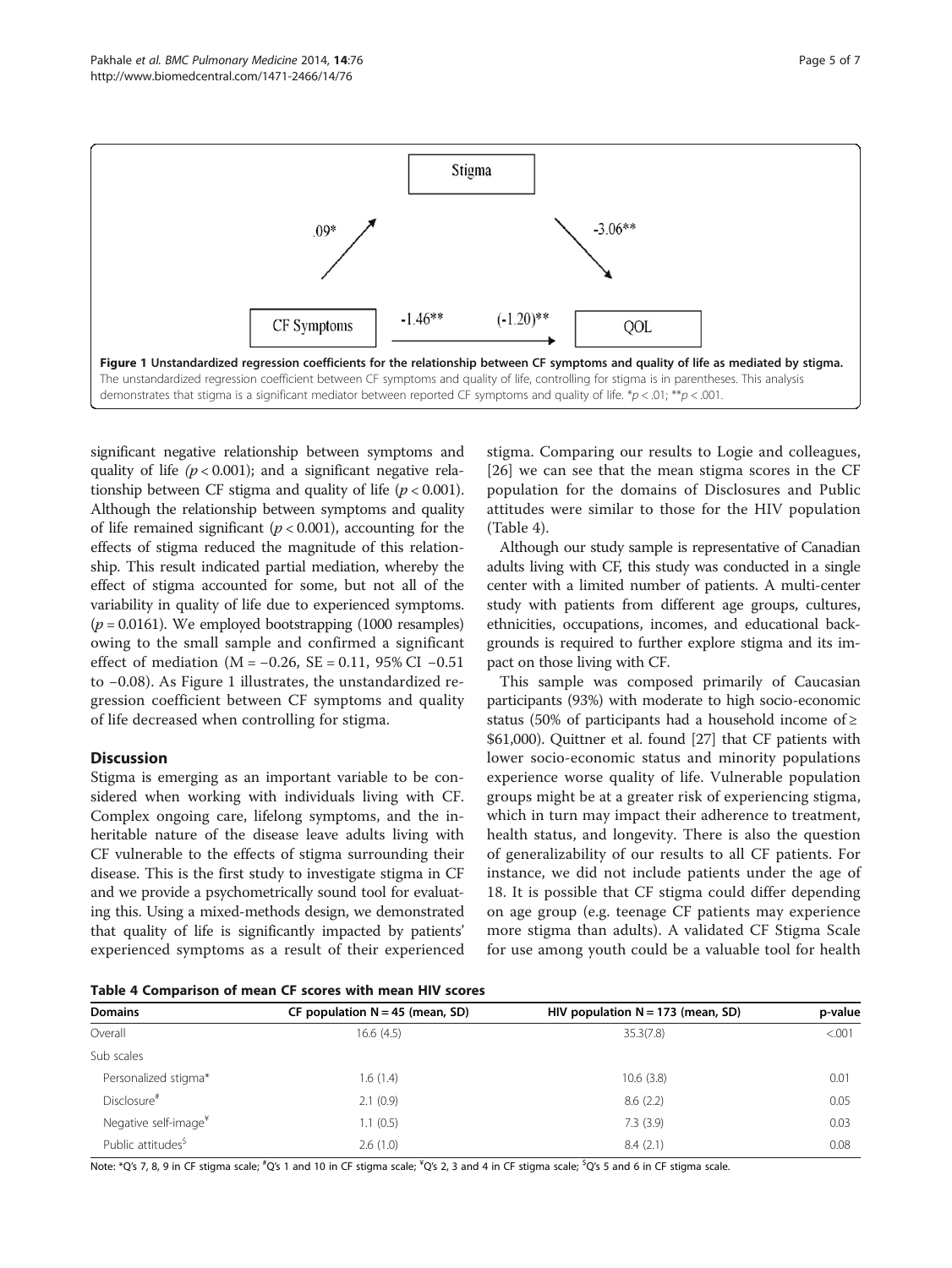<span id="page-5-0"></span>care professionals who are interested in identifying youth at risk for lower adherence. Despite demonstrating acceptable psychometric properties, our brief CF Stigma Scale needs to be validated in larger populations including different age groups, with different cultures and languages. Furthermore, future studies should include additional CF stigma items which are more relevant to CF symptoms (e.g. stigma related to persistent cough with heavy sputum production).

## Conclusion

Our study found that stigma is an important and measurable construct associated with CF and it significantly impacts the lives of individuals with CF. Although our newly adapted CF Stigma Scale is easy-to-use and has demonstrated acceptable psychometric properties, we believe that it requires further validation in a multi-center study with a more diverse sample of CF patients. Prospective, longitudinal studies are needed to study stigma and its impact on important health outcomes such as treatment adherence, lung function, quality and quantity of life among individuals who are living with CF.

#### Competing interests

The authors declare that they have no competing interests.

#### Authors' contributions

This paper is a part of a larger research program entitled, "The Ottawa Cystic Fibrosis Treatment Knowledge and Adherence Program". Drs. SP, LB, SA, GT and BC are responsible for study concept, study design, creation of the tools used in the study such as the Cystic Fibrosis Stigma Scale which is validated here. Ms. EG, Mr. MA, Dr. CH and Dr. RE were responsible for data collection, data cleaning, data entry, data analysis for this study. All authors made substantial contribution to the interpretation of the data, revised the article critically for important intellectual content, and gave their final approval of the version to be published.

#### Acknowledgments

We are very grateful to our CF study participants. Many volunteer students and research assistants contributed to this study, and without their help, this study would not have been possible. The authors would specifically like to thank Tracy Dalgleish, Bethany Keleher, Avanti Garde and Karla Abasi for help with data collection and data cleaning. The authors thank Dr. Barbara E. Berger for granting us permission to use their HIV Stigma Scale for research purposes and permission to modify the items as we see fit for our research on other stigma-related conditions.

#### Sources of support

Competitive grant from The Department of Medicine, Ottawa, Canada and investigator initiated research funding from Novartis, Ltd., Canada. Funders did not have any role in study design, data collection, data analysis, the interpretation of results, drafting the final manuscript, or the decision to submit the manuscript for publication.

#### Notation of prior abstract publication/presentation

Some data from this study was presented at the North American CF Conference (NACFC) – 2011 in Anaheim, California and the American Thoracic Society (ATS) Conference - 2013 in Philadelphia, Pennsylvania in abstract form.

#### Author details

<sup>1</sup>Ottawa Hospital Research Institute, 501 Smyth Road, K1H 8 M5 Ottawa, Ontario, Canada. <sup>2</sup>The Ottawa Hospital, 501 Smyth Road, K1H 8 M5 Ottawa,<br>Ontario, Canada. <sup>3</sup>The University of Ottawa, 451 Smyth Road, K1H 8 M5 Ottawa, Ontario, Canada. <sup>4</sup>Division of Respiratory Medicine, The Ottawa Hospital, 501 Smyth Road, Ottawa, Ontario K1H 8 L6, Canada.

Received: 27 January 2014 Accepted: 15 April 2014 Published: 1 May 2014

#### References

- 1. National Institutes of Health: Cystic Fibrosis, Facts About. Bethesda, MD: National Heart, Lung and Blood Institute; 1995:95–3650.
- 2. Ferrin M, Cianci K, Finnerty M, McDonald G, Smith T, Thrasher S: Cystic Fibrosis in the workplace. The Questions, the Needs, The Solutions. Bethesda, MD: Cystic Fibrosis Foundation; 2003.
- 3. Cystic Fibrosis Canada: Insurance with people with Cystic Fibrosis. Toronto, ON, Canada: 2013.
- 4. Ernst MM, Johnson MC, Stark LJ: Developmental and psychosocial issues in CF. Child Adolesc Psychiatr Clin N Am 2010, 19:263.
- 5. Bok C: Relationships of health behaviours with stigma and quality of life among adolscent and young adults with Cystic Fibrosis. OH: Ohio State University; 2011.
- 6. Taylor LA, Wallander JL, Anderson D, Beasley P, Brown RT: Improving health care utilization, improving chronic disease utilization, health status, and adjustment in adolescents and young adults with cystic fibrosis: a preliminary report. J Clin Psychol Med S 2003, 10:9-16.
- 7. Havermans T, Colpaert K, Dupont LJ: Quality of life in patients with cystic fibrosis: association with anxiety and depression. J Cyst Fibros 2008, 7:581–584.
- 8. Berge JM, Patterson J: Cystic fibrosis and the family: a review and critique of the literature. Fam Syst Health 2004, 22:74–100.
- 9. Steinhausen HC, Schindler HP: Psychosocial adaptation in children and adolescents with cystic fibrosis. J Dev Behav Pediatr 1981, 2:74-77.
- 10. Cataldo JK, Slaughter R, Jahan TM, Pongqun VL, Hwang WJ: Measuring stigma in people with lung cancer: psychometric testing of the Cataldo lung cancer stigma scale. Oncol Nurs Forum 2011, 38:E46–E54.
- 11. Holzemer WL, Human S, Arudo J, Rosa ME, Hamilton MJ, Corless I, Robinson L, Nicholas PK, Wantland DJ, Moezzi S, Willard S, Kirksey K, Portillo C, Sefcik E, Rivero-endez M, Maryland M: Exploring HIV stigma and quality of life for persons living with HIV infection. J Assoc Nurses AIDS Care 2009, 20:161–168.
- 12. Rintamaki LS, Davis TC, Skripkauskas S, Bennett CL, Wolf MS: Social stigma concerns and HIV medication adherence. AIDS Patient Care STDS 2006, 20:359–368.
- 13. Parker R, Aggleton P: HIV and AIDS-related stigma and discrimination: a conceptual framework and implications for action. Soc Sci Med 2010, 137:642–650.
- 14. Pizzignacco TM, de Mello DF, de Lima RA: Stigma and cystic fibrosis. Rev Lat Am Enfermagem 2010, 18:139–142.
- 15. Braun V, Clarke V: Using thematic analysis in psychology. Qual Res Psychol 2006, 3:77–101.
- 16. Cystic Fibrosis Canada: Canadian Cystic Fibrosis Patient Data Registry Report. Toronto, ON, Canada: 2010.
- 17. Berger BE, Ferrans CE, Lashley FR: Psychometric assessment of the HIV stigma scale. Research in Nursing and Health. Res Nurse Health 2001, 24:518–529.
- 18. Wright K, Naar-King S, Lam P, Templin T, Frey M: Stigma scale revised: reliability and validity of a brief measure of stigma for HIV + youth. J Adolesc Health 2007, 40:96-98.
- 19. Ware JKM&KSD: 12-item short-form health survey: construction of scales and preliminary tests of reliability and validity. Med Care 1996, 34:220–233.
- 20. Gee L, Abbott J, Conway SP, Etherington C, Webb AK: Development of a disease specific health related quality of life measure for adults and adolescents with cystic fibrosis. Thorax 2006, 55:946–954.
- 21. Radloff LS: The CES-D scale: a self-report depression scale for research in the general population. Appl Psych Meas 1997, 3:385-401.
- 22. Spitzer RL, Kroenke K, Williams JB, Lowe B: A brief measure for assessing generalized anxiety disorder: the GAD-7. Arch Intern Med 2006, 166:1092.
- 23. Tabachnick BG, Fidell LS: Using multivariate statistics. 5th edition. Boston: U.S. A: Pearson Education; 2001.
- 24. Cronbach LJ: Coefficient and the internal structure of tests. Psychometrika 1951, 16:297–334.
- 25. Preacher KJ, Hayes AF: SPSS and SAS procedures for estimating indirect effects in simple mediation models. Behav Res Meth Instrum Comput 2004, 36:717–731.